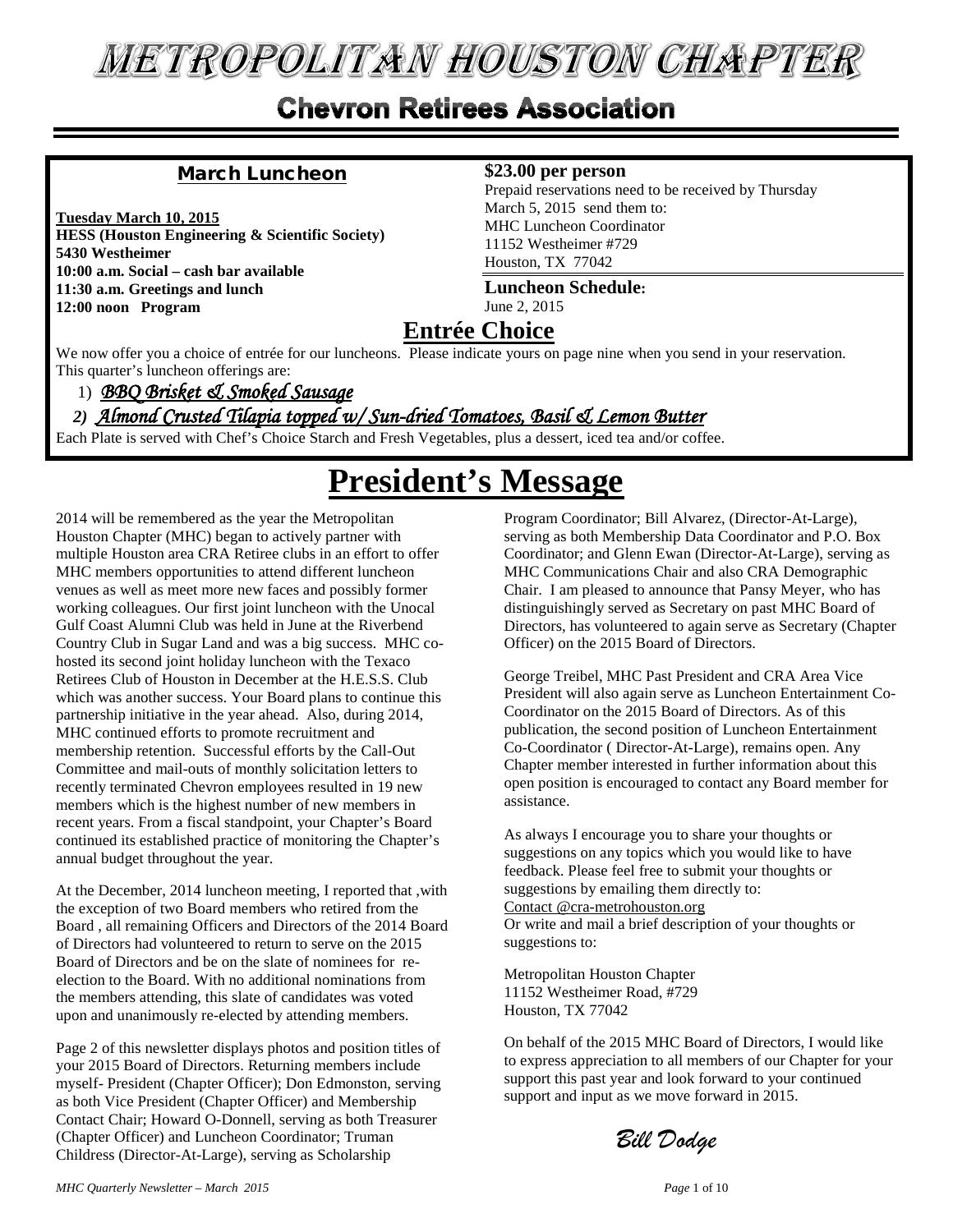# **2015 MHC Board of Directors**



Bill Dodge President



Don Edmonston Vice-President, Membership Contact Chair



George Treibel Past President, Luncheon Entertainment Co-Coordinator, CRA Area Vice President

#### **Scholarship Program Coordinator Truman Childress**

The Scholarship Coordinator shall manage the process of distributing application packets, receiving completed applications back, and awarding the MHC Scholarship.

#### **Membership Contact Chair Don Edmonston**

The Membership Contact Chair shall manage the process of contacting current members to encourage them to attend our quarterly luncheon meetings and contacting former members to encourage them to return to MHC.

#### **Luncheon Coordinator Howard O'Donnell**

The Luncheon Coordinator shall manage the process of selecting the Luncheon Entrees and awarding Door Prizes.

Howard O'Donnell Treasurer, Luncheon Coordinator



Bill Alvarez Membership Data Coordinator, P. O. Box Coordinator

## **Directors Duties for 2015**

#### **Membership Data Coordinator**

#### **P. O. Box Coordinator** Bill Alvarez

The Membership Data Coordinator shall manage the process of maintaining the official database of Chapter members. The P. O. Box Coordinator retrieves the mail and distributes it to the appropriate board member for processing.

#### **Luncheon Entertainment Co-Coordinators**

 **George Treibel and (Open)** The Luncheon Entertainment Co-Coordinators shall be responsible to arrange for entertainment for quarterly luncheons.

#### **Communications Committee Chair Glenn Ewan**

The Communications Committee shall manage the processes of publishing the quarterly newsletter, publishing the annual directory, and maintaining the MHC website with current and accurate information.

Truman Childress Scholarship Program Coordinator



Glenn Ewan MHC Communications Chair, CRA Demographics Chair

Pansy Meyer **Secretary** 

(Open) Luncheon Entertainment Co-Coordinator

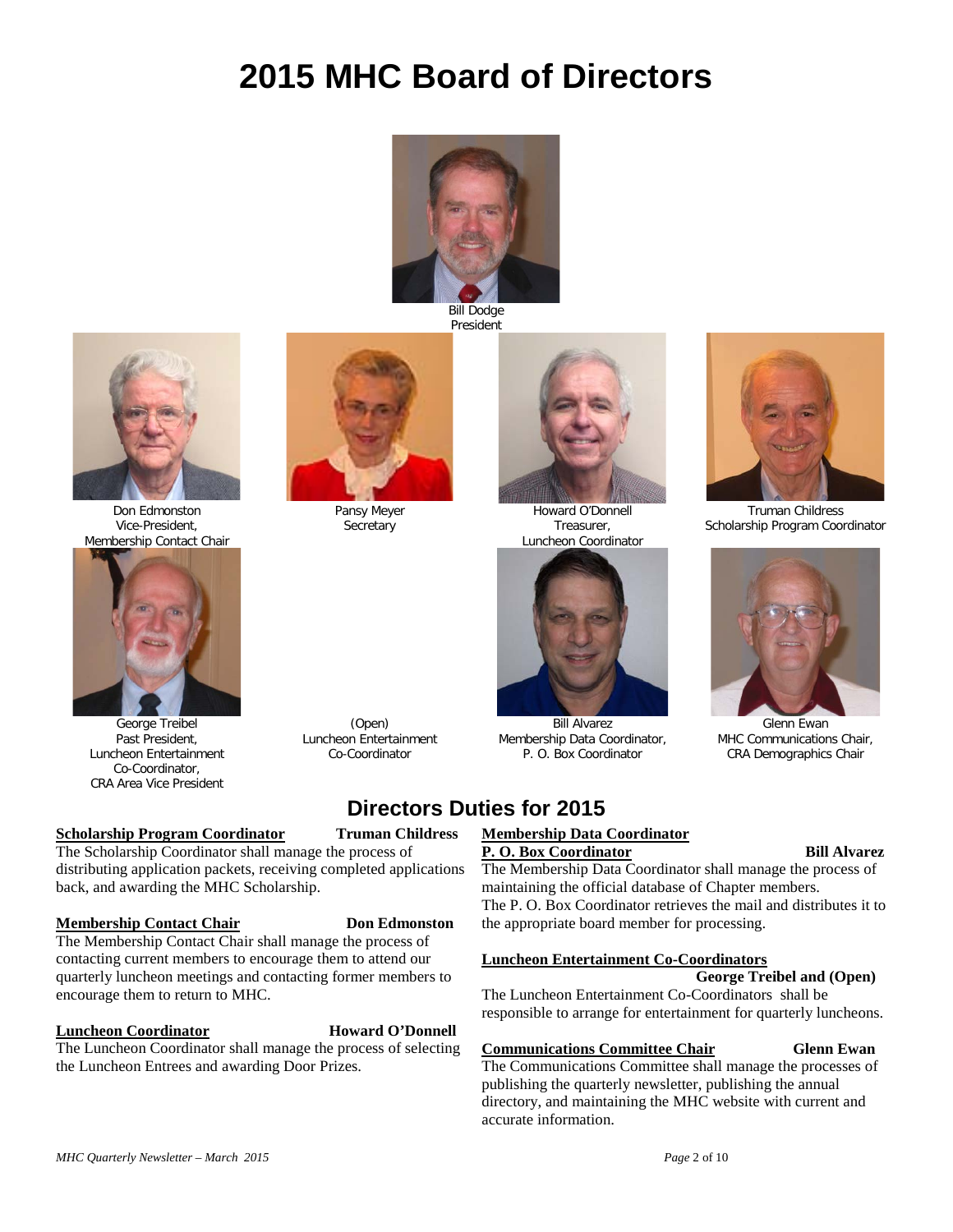**March Program**

## *Susan K Williams*



A life-member of the Houston Livestock Show and Rodeo, Susan has been associated with the Show for more than 30 years serving on four different committees.

Currently in her 14th year as a member of the Speakers Committee, Susan has held several leadership roles and is a current Captain for Business Special Events.

She is a Speakers Committee Ambassador, an announcer for both the Conroe and Houston Go-Texan parades, and often is seen around the Houston area as Giggles the Rodeo Clown.

Susan has earned the Committee's Big Mouth and Mega Mouth awards nearly every year she has been on the committee. In 2003 and 2012, she won Team Speaker Awards and in 2012, was presented with the Committee's Speaker of the Year Award. Susan also recently received a coveted Top-Shelf, Quality Speaker award.

For more than 10 years, Susan served as a staff writer on the Show's Bowlegged H-Magazine earning several Golden Quill awards for her writing. She also is a former member of the Communications Editorial Committee and the Western Heritage Community Challenge Committee, serving as Captain of the Rodeo Choir, the all-volunteer choir that sang the National Anthem each night at the Show.

Susan has served in other organizations also benefiting youth and education. Currently, she is a member of the San Jacinto College Foundation Board of Directors. Previously, she served three years as a member of the Clear Creek Education Foundation Board of Directors, and was a member of the NASA Longhorn Project Board of Directors.

A 1997 graduate of the University of Houston with a BA in Journalism, Susan is an organizational change management communications consultant, and technical/business writer.

In her "spare" time, Susan is a motivational speaker who believes that "opportunities happen when you least expect them."



**Last Meeting Highlights**

## *Rodney Rasberry*



A Professional entertainer for over 40 years, Rodney has performed in Las Vegas, Nashville, and throughout the United States and Canada. His appearances in hotels, restaurants, supper clubs and country clubs in and around the Houston area have always been highly enjoyed by his audiences. Currently he is

performing every Saturday night at River Oaks Country Club, one of Houston's most prestigious venues. Rodney is also one of the most popular musician, singer and entertainers in the senior living industry in Texas.

Rodney presented a musical program featuring favorite Christmas songs and other old favorites. You may view his presentation on our websit[e www.cra-metrohouston.org](http://www.cra-metrohouston.org/) on the meetings page.

# **Membership**

It is Membership Renewal time. Membership renewal is from October 1<sup>,</sup> 2014 through March 31<sup>,</sup> 2015. A special thanks go out to the 63% of those who have already renewed their membership. The yearly cost to renew your 2015 membership is only \$12.00. Renewal is easy; just use the form at the end of this newsletter. Remember that if you procrastinate and miss the March  $31<sup>st</sup>$  date, you will not be included in the 2015 Directory.

MHC has a "**try it for free**" program for first time members. Any retiree of Chevron or one of its merged companies that has not been a member of any other Chevron Retiree Association chapter will receive their first year's MHC membership for free. You may want to use this first time offer to entice one or more of your retiree friends that haven't yet joined MHC. Just give them the link to our website, [www.cra-metrohouston.org](http://www.cra-metrohouston.org/) to show them the benefits of our chapter.

**Renew today. Don't put off until tomorrow what you can do today.**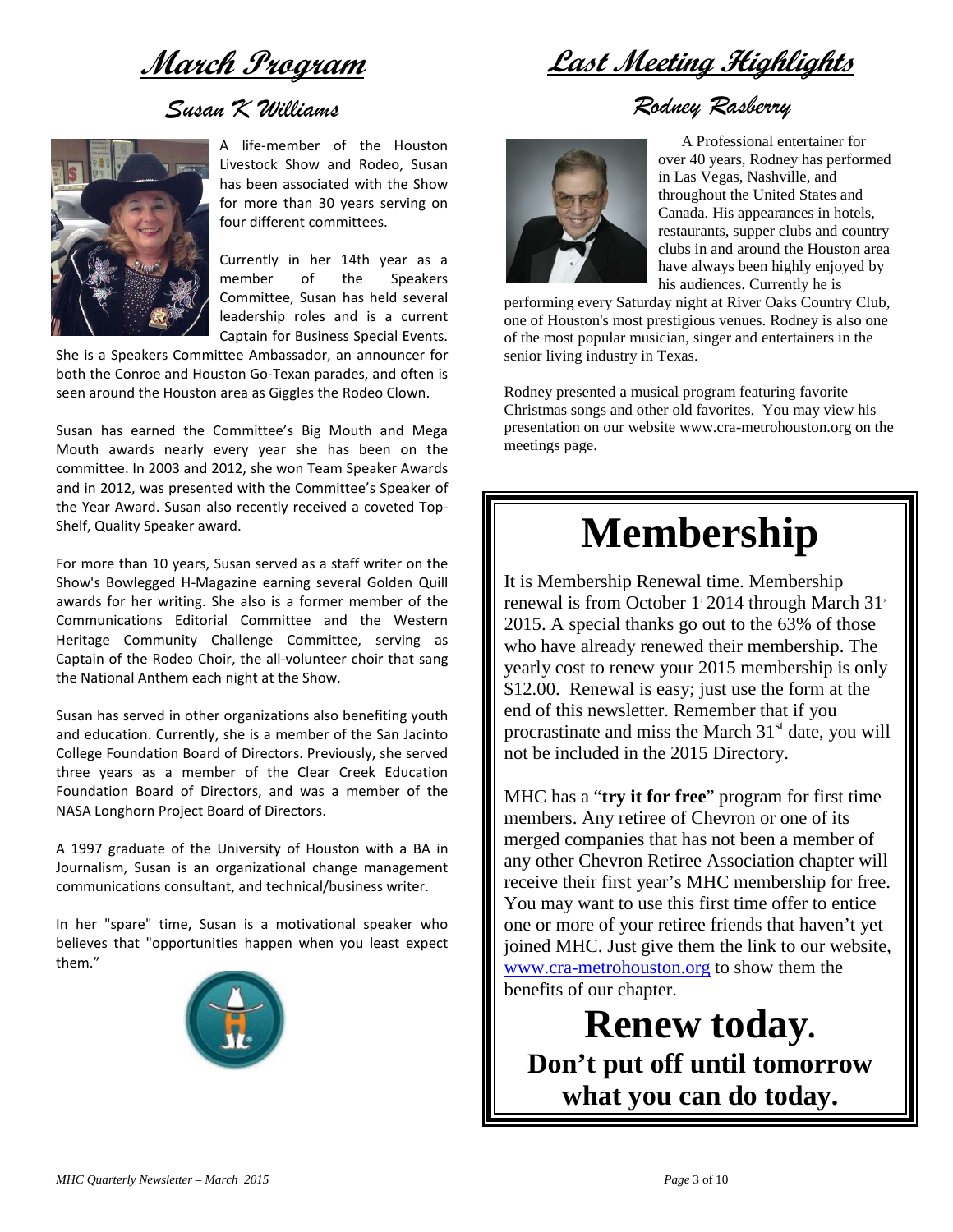# 2015 Scholarship Program

Your MHC Scholarship program for the year 2015 will again be in the amount of **\$2000.** This one-time award is for recognizing academic excellence and personal development of graduating high school seniors who have applied to and been accepted by an accredited four year university/college or two-year community/ junior college.

The 2015 eligibility requirements now include any and all graduating high school seniors who are related to a dues paying member of our MHC chapter by blood or by marriage including grandchildren step children, nieces and nephews, etc., who otherwise meet the scholarship requirements enumerated in the Scholarship Application Packages.

Please Note: Application, including all required documentation as specified in the Scholarship Application Package, must be **received** by the Scholarship Committee Chairperson by **May 1, 2015**. Therefore, to allow sufficient time for the completion, requests for Scholarship Application Packages should be made as early in 2015 as possible.

Request for Scholarship Application Packages should be made either by e-mail or postal mail at: [tgchildress@sbcglobl.net](mailto:tgchildress@sbcglobl.net) OR Truman Childress MHC Scholarship Committee Chairperson 7502 Renmark Lane

# **\$1,514 Thanks to YOU!!! \$1,514**

**Through January, your generous contributions toward our 2015 Scholarship total \$1,514.00. The award will be presented at the June luncheon. Thank You! We are gratified to see that our members share our commitment:**

# **"These Students Are Our Future".**

**Please consider supporting the continuation of this annual scholarship by making a financial contribution. As each year passes, our scholarship funds are diminished. If all of us would consider giving even a small amount when we mail in our membership renewal form, together we can Make a Difference.**

 **Rest assured your contributions are being accounted for separately and will be used for no other purpose. We hope you continue your help in MHC's funding of this very worthwhile program.**

Houston, TX 77070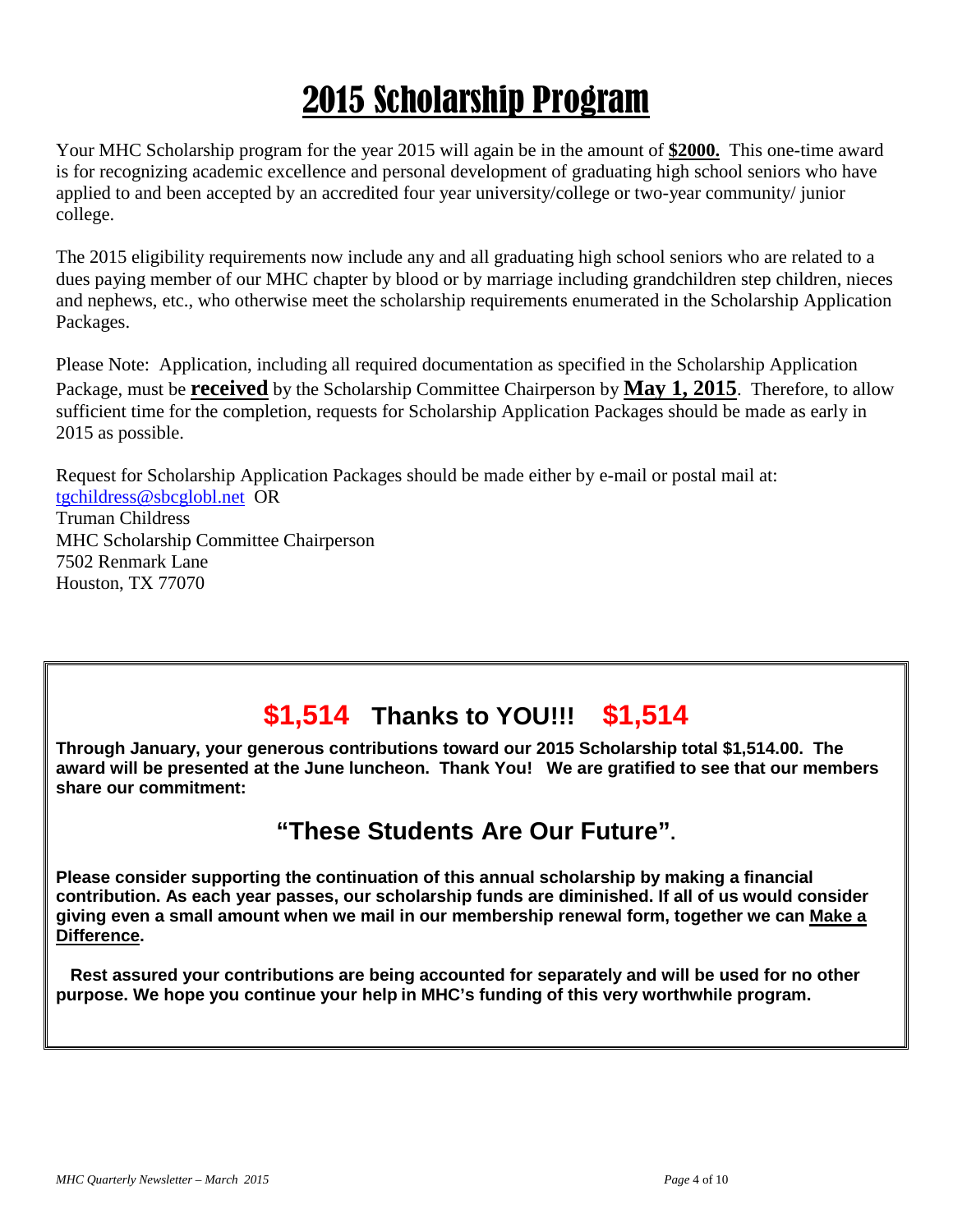### IN MEMORIAM

We regret to report the loss of some of our friends:

 $\sim 10$ 

| John Edwin Baily                           | 01/05/15 |         |
|--------------------------------------------|----------|---------|
| Shirley Rome Benefiel                      |          | Gulf    |
| John Stanley Brown                         | 10/16/14 | Aramco  |
| Walter Capp                                | 12/06/14 | Gulf    |
| Linda Comperatore                          | 01/09/14 | Gulf    |
| Gary Eugene Darby                          | 01/03/15 | Chevron |
| <b>James Everett Dinn</b>                  | 10/28/14 | Texaco  |
| Marion Hyland Dorr<br>Spouse of Frank Dorr | 12/09/14 | Texaco  |
| Clark B. Griswold                          | 12/03/14 | Gulf    |
| John Paul Klein                            | 10/08/14 | Chevron |
| <b>Valentine Mock</b>                      | 12/04/14 | Gulf    |
| Daniel W. McGill                           | 11/27/14 | Chevron |
| Leo T "L.T." Moore                         | 09/29/14 | Gulf    |
| Charles Henry Nelson, Sr.                  | 11/01/15 | Gulf    |
| Winnifred S. Peloquin                      | 11/22/14 | Gulf    |
| <b>Robert Turner Poore</b>                 | 10/31/14 | Gulf    |
| Paul Anthony Riegler                       | 11/09/14 | Texaco  |
| Dr. Robert Edward Sheriff                  | 11/19/14 | Chevron |
| <b>Billy Ray Stewart</b>                   | 12/03/14 | Gulf    |
|                                            |          |         |
|                                            |          |         |

We extend our deepest sympathy to the families of these individuals

Please help us keep this section up to date. Many of our retiree families do not put an obituary in the Houston Chronicle. When you learn of the death of a retiree, please pass that information to Pansy Meyer or email membership@cra-metrohouston.org.

# **Treasurer's Corner**

# **Year End Financial Statement**

| <b>REVENUE</b>                | 2014<br><b>Budget</b> | 2014<br>Actual | 2015<br><b>Budget</b> |
|-------------------------------|-----------------------|----------------|-----------------------|
| Income                        | \$4,500.00            | \$4,940.00     | \$4,500.00            |
| <b>Scholarship Donations</b>  | \$1,000.00            | \$1,402.00     | \$300.00              |
| Surplus Carry-Over            |                       | \$674.00       |                       |
| <b>TOTAL REVENUE</b>          | \$5,500.00            | \$7,016.00     | \$4,850.00            |
|                               |                       |                |                       |
| <b>EXPENSES</b>               |                       |                |                       |
| <b>CRA</b> Dues               | \$1,125.00            | \$1,239.00     | \$1,125.00            |
| Luncheon Meal Cost - Net      | \$650.00              | $(\$33.22)$    | \$150.00              |
| Scholarship                   | \$2,000.00            | \$2,000.00     | \$2,000.00            |
| Web Site                      | \$200.00              | \$283.70       | \$300.00              |
| Misc. Expenses                | \$250.00              | \$235.47       | \$250.00              |
| Mail Box                      | \$468.00              | \$468.00       | \$0.00                |
| <b>Luncheon Door Prizes</b>   | \$600.00              | \$600.00       | \$600.00              |
| <b>Luncheon Entertainment</b> | \$600.00              | \$500.00       | \$600.00              |
| <b>TOTAL EXPENSE</b>          | \$5,893.00            | \$5,292.95     | \$5,025.00            |
| <b>NET PROFIT/(LOSS)</b>      | $(\$393.00)$          | \$1,723.05     | $(\$175.00)$          |

2014 had a net surplus of \$1,723.05, which included a carryover surplus of \$674 from 2013. This net surplus was the result of several items, including the following:

- $\triangleright$  Increased donations to the scholarship fund;
- More members renewed or joined than budgeted;
- > Two joint lunches where expenses were spilt resulting in lower costs;
- Additional savings due to Board members negotiating better discounts with vendors, etc.

The surplus amount was transferred to our savings for future use and the 2015 budget was further adjusted to reflect the above savings expected in 2015. The MHC 2015 budget thus shows a small negative amount and is in the proper range for a zero budget.

# **\*\*DIRECTORY UPDATES - ONLINE DIRECTORY\*\***

### **Since the 2015 Directory will be published the first of April, there are no 2014 Directory updates in this edition of the Newsletter.**

**Our online membership directory, with all the latest changes, is available at our website, [www.cra-metrohouston.org.](http://www.cra-metrohouston.org/) You will need to follow a one-time process to establish a userID and password to access this members-only content. Visit the website and click on the "Directory" tab to start the process.**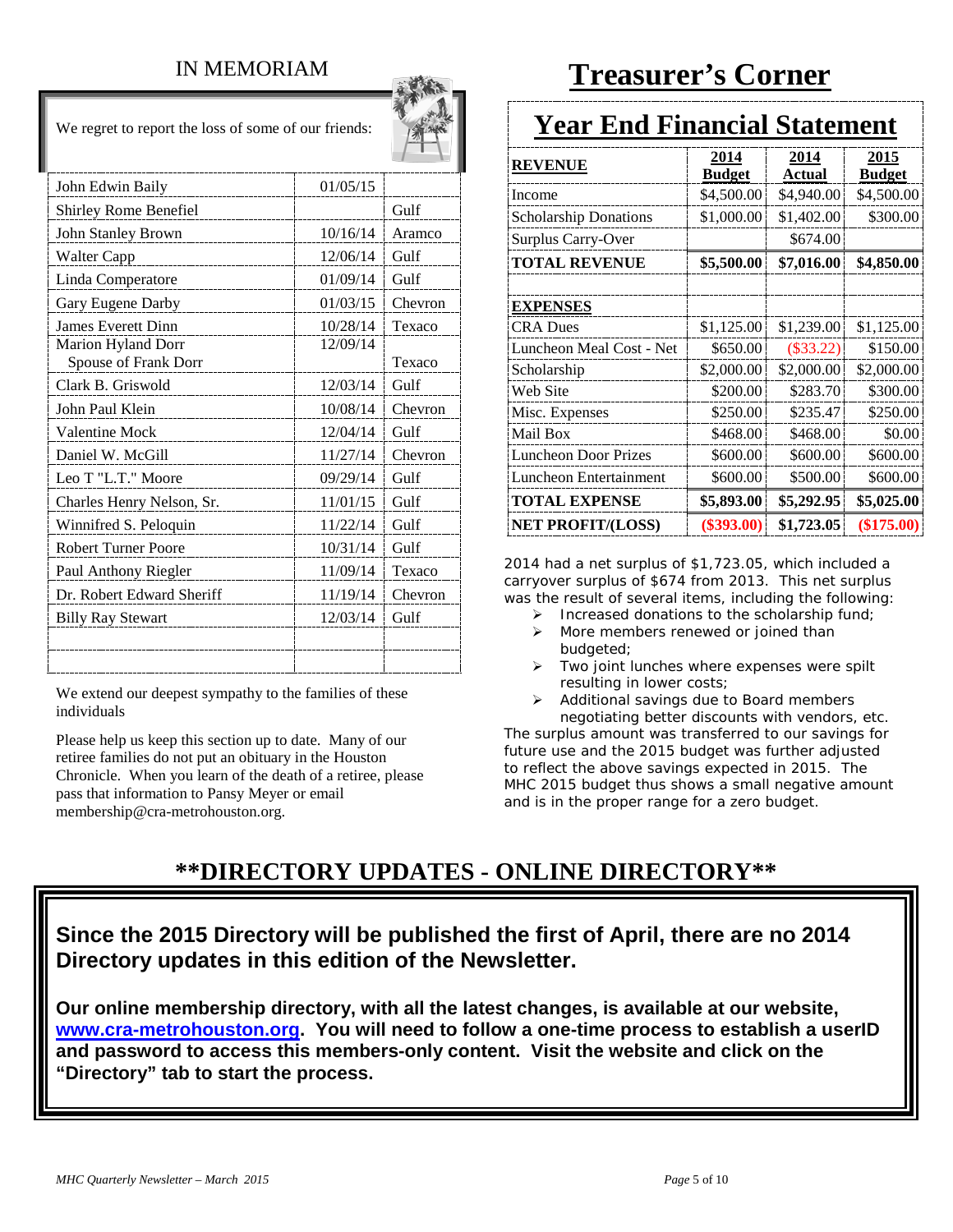# *Seen at the Last Luncheon*

We thought you might be interested in who attended our December 2 joint luncheon with the Texaco Retirees Club of Houston. An informal list of attendees is below. If you haven't seen some of your MHC friends in a long time, come to the March 10 luncheon. You'll likely see them there!

| <b>MHC Attendees</b>     |                         | <b>TRCH Attendees</b>      |                          |  |
|--------------------------|-------------------------|----------------------------|--------------------------|--|
| <b>Bill Alvarez</b>      | Clo Ladner              | Virginia Benfield          | Martha Mickey            |  |
| Harold Ayers             | Paul Larson             | <b>Brad Boike</b>          | John M. Old              |  |
| Doris Baker              | Mildred Lynn            | Al Brown                   | Larry Orr                |  |
| Lionel Barton            | Phil Melancon           | Tom Bumpass                | Doris Riette             |  |
| Olive Barton             | Ricky Mercado           | <b>Jack Burns</b>          | Tomas Rodriguez          |  |
| <b>Esther Bender</b>     | Pansy Meyer             | Laura Crabtree             | Sid Roe                  |  |
| Ron Bernard              | Joachim Modlich         | Cecil Culver               | Monte Rogers             |  |
| Sam Bounds               | Jean Moritz             | Mike Dach                  | Mary Sue Rowe            |  |
| <b>Truman Childress</b>  | <b>Betty Nowlin</b>     | Pat Dach                   | Mike Ryan                |  |
| Frank Coe                | Howard O'Donnell        | Surinder Dhamija           | Sophie Salassi           |  |
| Roger Cutler             | Sandy Owens             | Charlie Distefano          | Mauricio Salazar         |  |
| <b>Bill Dodge</b>        | <b>Charlie Rhoads</b>   | Peggy Distefano            | Virginia Schneider       |  |
| Linda Dodge              | Diane Rhoads            | Dora Elliott               | J. Ray Scott             |  |
| John Douglas             | Jim Robertson           | <b>Milton Elliott</b>      | Robert Skaggs            |  |
| Donald Edmonston         | Mary Lou Rowland        | Margaret Finley            | J. Arnold Smith          |  |
| Gail Edmonston           | Pete Rowland            | Dorothy Fontaine           | John C. Strickland       |  |
| <b>Richard Englehart</b> | Jim Ryan                | Dale Gibson                | Gary Taylor              |  |
| Glenn Ewan               | Nancy Ryan              | Delores Gorski             | Jim Taylor, Jr           |  |
| Lorraine Ewan            | <b>Edward Schneider</b> | Barbara Hill               | Mary Verges              |  |
| <b>Buford Foster</b>     | Linda Schneider         | Tom Hill                   | <b>Bill VerMilyea</b>    |  |
| Donna Foster             | <b>Steve Seiler</b>     | <b>Charlene Huddleston</b> | James Voldan             |  |
| Don Fought               | Suzanne Seiler          | Dennis Huddleston          | Ernestine Washington     |  |
| Jim Gerhardt             | <b>Charles Specht</b>   | Evelyn Kassey              | <b>Howard Weisoly</b>    |  |
| Dorothy Greenwood        | Elizabeth Spooner       | Michael Kassey             | Mark Weller              |  |
| <b>Charlie Hancock</b>   | <b>Betty Stokes</b>     | Harold Kaufman             |                          |  |
| Sherald Hendrix          | Jim Stokes              | Nancy Kaufman              | <b>Houston Food Bank</b> |  |
| Lorie Hougland           | George Treibel          | Larry Kuntschik            | <b>Brooke Curtis</b>     |  |
| Mary Ann Jones           | <b>Bill Wally</b>       | Linda Lawless              |                          |  |
| B. R. Koehler            | John Weiss              | Dollie Levert              | Entertainer              |  |
| Charlene Koehler         | Pat Whitnel             | <b>Fred Levert</b>         | Rodney Rasberry          |  |

**Please bring nonperishable food and paper products to the meeting for this very worthy community service. Please help give those less fortunate a good meal to help start their New Year.**

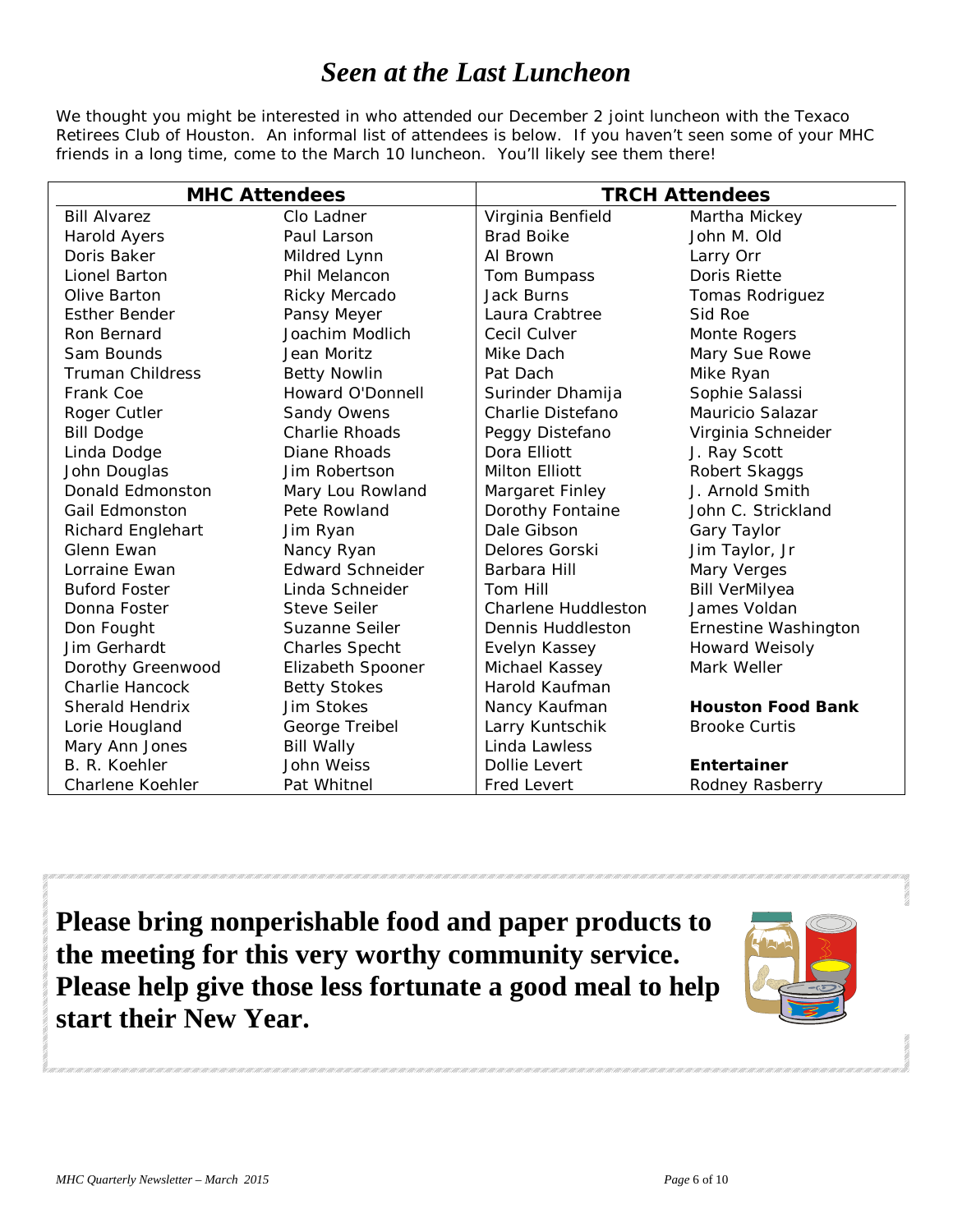# Door Prize Winners

# Metropolitan Houston Chapter







DOROTHY GREENWOOD LINDA DODGE RICKY MERCADO





JIM RYAN RICHARD ENGLEHART PETE ROWLAND





ESTHER BENDER GAIL EDMONSTON MARY LOU ROWLAND





# Texaco Retires club of Houston





JOHN STRICKLAND ERNESTINE WASHINGTON TOM BUMPASS